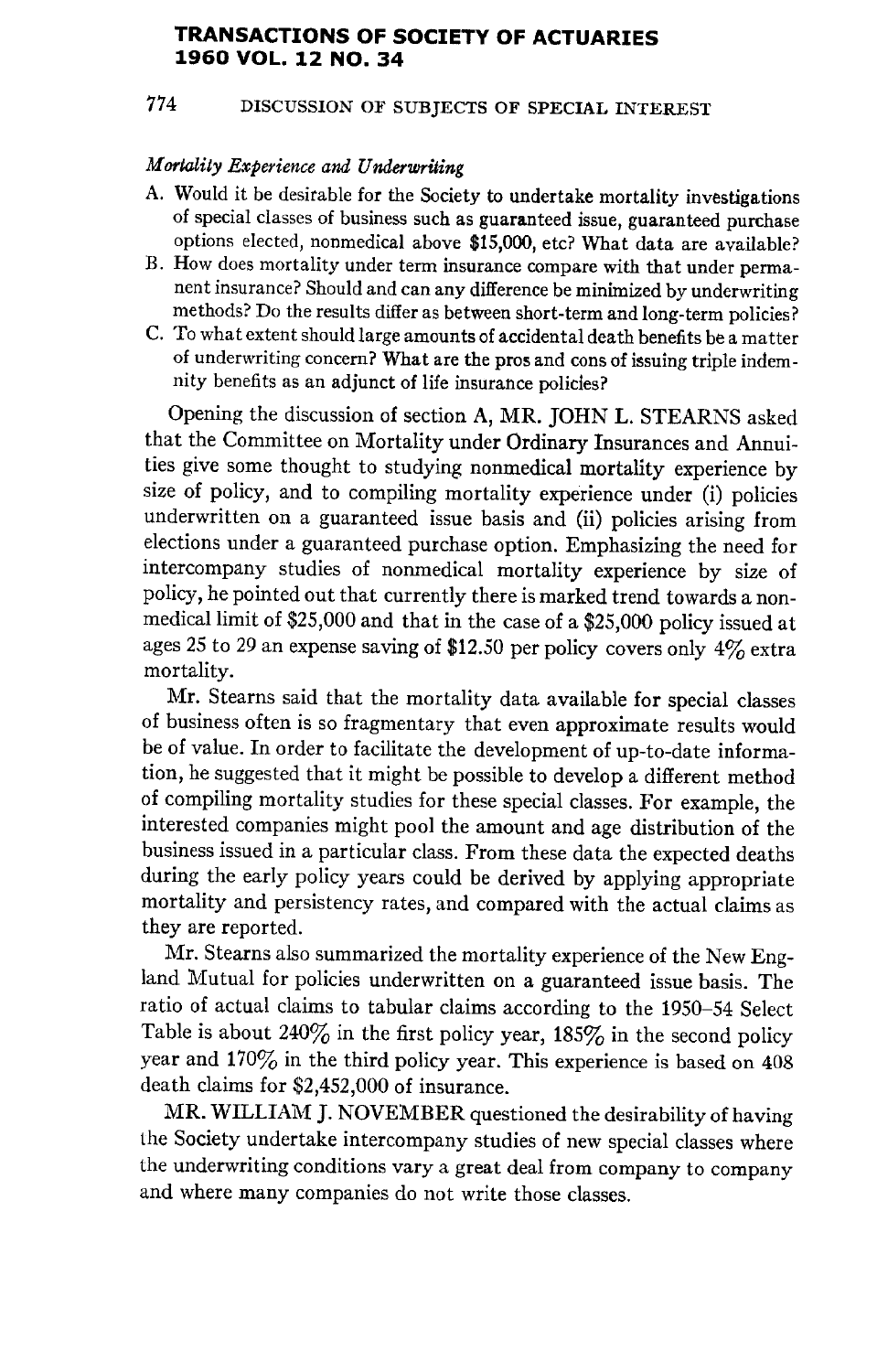He pointed out that since there are substantial differences in the practices and rules followed by companies in the writing of such business as guaranteed issue policies, the combined experience of a number of companies would be difficult to interpret. The fact that the basis for the expected deaths in such an intercompany study would be derived from another set of data that might well have been contributed by a different group of companies adds to the difficulties involved.

Mr. November went on to say that recently there has been pressure to reduce the cost of intercompany studies because of the rather sizable expenses that have been incurred in the past few years. Since expenses of intercompany studies necessarily have to be assessed on the basis of a broad formula under which all companies are swept in, he believed that some companies might have a legitimate objection to financing the costs of studies in which they are not particularly interested.

In Mr. November's opinion studies by individual companies would be more meaningful than intercompany studies in the case of many of these special classes, and the publication of the results of such studies should be encouraged.

MR. ERNEST J. MOORHEAD favored centralizing mortality studies of these special classes in the Society of Actuaries. With respect to the objection that such an approach would involve combining heterogeneous data, he indicated his belief that the companies involved would have no objection to being identified. Even if the companies are not identified, he believed that it would be practical to list the results on a company by company basis, along with some indication of the underwriting or administrative practices which might be affecting these results.

MR. ANDREW C. WEBSTER made a plea for more contributions of individual company experience for the *Transactions.* He further stated that he was surprised at the figures given by Mr. Stearns and wondered about the profitability of such business. The question of nonmedical limits which had been raised in the discussion was to him perhaps more a matter of field force cooperation than the translation of savings in expense into equivalent mortality ratios. He suggested that the nonmedical experience could also be a function of the age of the applicant and that the low mortality at the younger ages might continue on properly selected business.

He drew attention to the high term insurance mortality at the younger ages which indicated that speculation could be as important at age 25 as at age 55.

MR. JAMES G. BRUCE inquired how a small or medium size company is to determine the true cost of a benefit such as the guaranteed purchase option if the larger companies do not publish their experience. Ac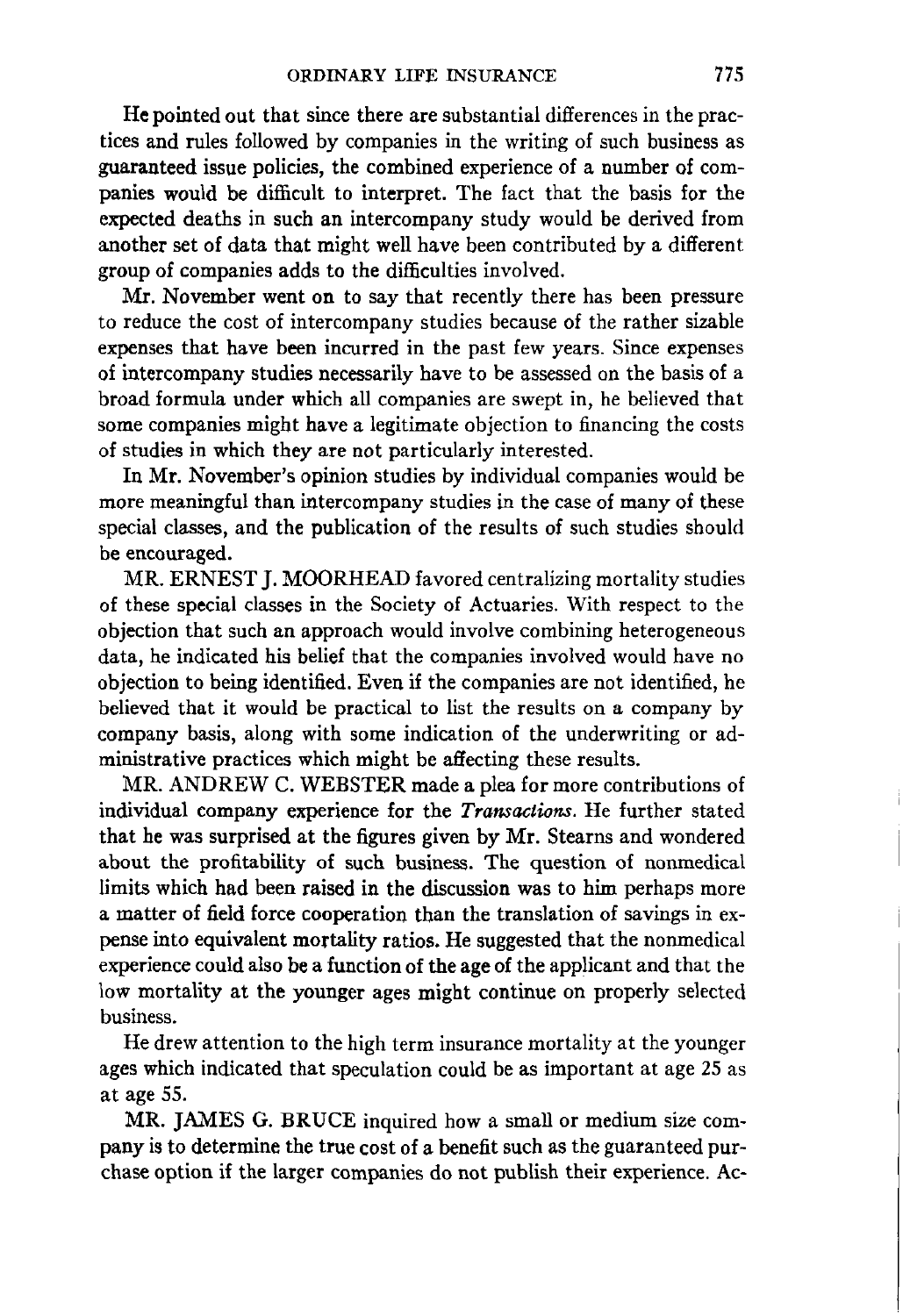cordingly he suggested that the Society compile the experience under this option.

MR. ALTON P. MORTON stated that since guaranteed issue business is issued under rules which vary considerably from company to company, he did not believe that mortality results obtained by an intercompany pooling of experience through the Society's Committee on Mortality would produce useful results. He also encouraged the publication in the *Transactions* of short papers summarizing the results of individual company studies of such business.

As for guaranteed purchase options, Mr. Morton stated that the form of these options, as issued by the various companies, is more standardized and that the pooling of mortality results on an intercompany basis might be worth while. He thought that the mortality results between companies would vary to some extent, depending on variations in initial underwriting practices and on the extent of the effort made by the company to encourage policyholders to exercise the options. Mr. Morton expected that the less the effort made to encourage the exercise of these options the higher the resultant mortality under the options actually exercised would be.

Mr. Morton also discussed the problems associated with studying the mortality results of policies arising from the conversion options contained in term insurance policies and from the conversion options available to children covered under family policies. He cautioned that in a study of the mortality results under any of these options, it would be most important to study and classify the contributing companies according to their contract provisions and administrative practices in order to decide on the combinability of the data submitted.

Mr. Morton indicated that because recent increases in nonmedical limits have been decided without benefit of nonmedical mortality studies subdivided by amount, the emerging mortality on larger amounts of insurance issued on a nonmedical basis has recently become a subject of keen practical interest. He suggested that individual companies plan to keep mortality records in such a form as would permit nonmedical mortality studies by amount. If, at some future date, enough volume is available on an individual company or intercompany basis, such advance planning would make it practical to carry out a study of nonmedical mortality by size.

Opening the discussion of section B, MR. NOVEMBER reported that up until the last few years the Equitable's mortality studies showed a higher level of mortality for term insurance than for permanent policies. This was true in spite of the special underwriting safeguards imposed,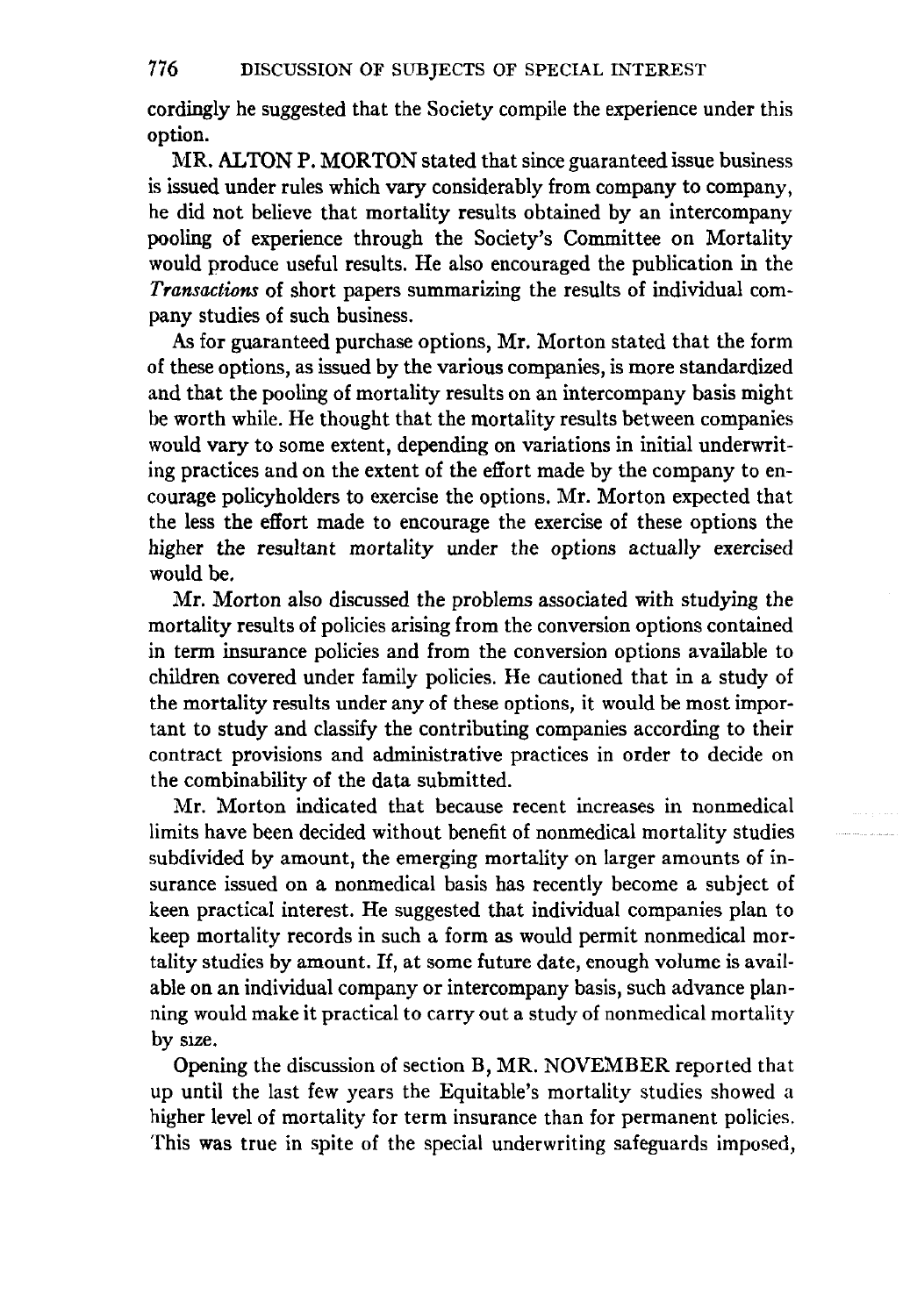including the addition of a numerical debit by reason of the plan itself.

In recent years the levels of mortality of term and permanent insurance have tended to come together, until now there does not seem to be much of a difference. As an example, he pointed to the results of a study of the term experience between 1950 and 1955 policy anniversaries which produced a mortality ratio of  $101\%$  relative to the contemporaneous experience on all standard issues. Mr. November stated that he was somewhat surprised at this result, especially in view of the rather high termination rates on term insurance. He pointed to the substantial growth of term insurance volume as a possible reason for the improved relationship of term to permanent insurance mortality. The wider distribution of term insurance must result in a smaller proportion of instances where antiselection is the motivating reason for the purchase of term plans.

Mr. November pointed out that while the over-all term mortality appears to be at satisfactory levels currently, larger term policies have been producing relatively high mortality ratios. He referred to the report of the most recent intercompany study of the mortality on policies for large amounts, which showed an over-all mortality ratio for term plans of 122% as compared with  $89\%$  for permanent plans. This relationship, which pertains to the experience between 1953 and 1958 policy anniversaries, was also found in earlier studies. The experience on large amount term policies has been particularly poor at the younger issue ages. Mr. November suggested this characteristic of the large amount studies might be due to the efforts of agents to get term insurance replaced by permanent policies, since to the extent that such replacements are made in other companies, where new evidence of insurability is required, the experience on the remaining term policies will suffer because the better lives have dropped out. In view of the large amount experience and the possibilities of antiselection, particularly in the case of applications for large amounts of term insurance, Mr. November concluded that special underwriting of term insurance is still advisable.

MR. EDWARD A. LEW stated that the Metropolitan has been issuing renewable and convertible term policies for over 50 years. Until 1942 such policies were issued to superstandard risks only, that is, to risks rated not more than plus 10 on account of occupation, build, physical conditions, etc. Since 1942 these policies have been issued to risks in selected occupations but up to the regular limits for standard insurance on account of build, physical condition, etc., and more recently also to risks in the same selected occupations rated substandard for build, physical condition, etc.

The Metropolitan's mortality experience on renewable and convertible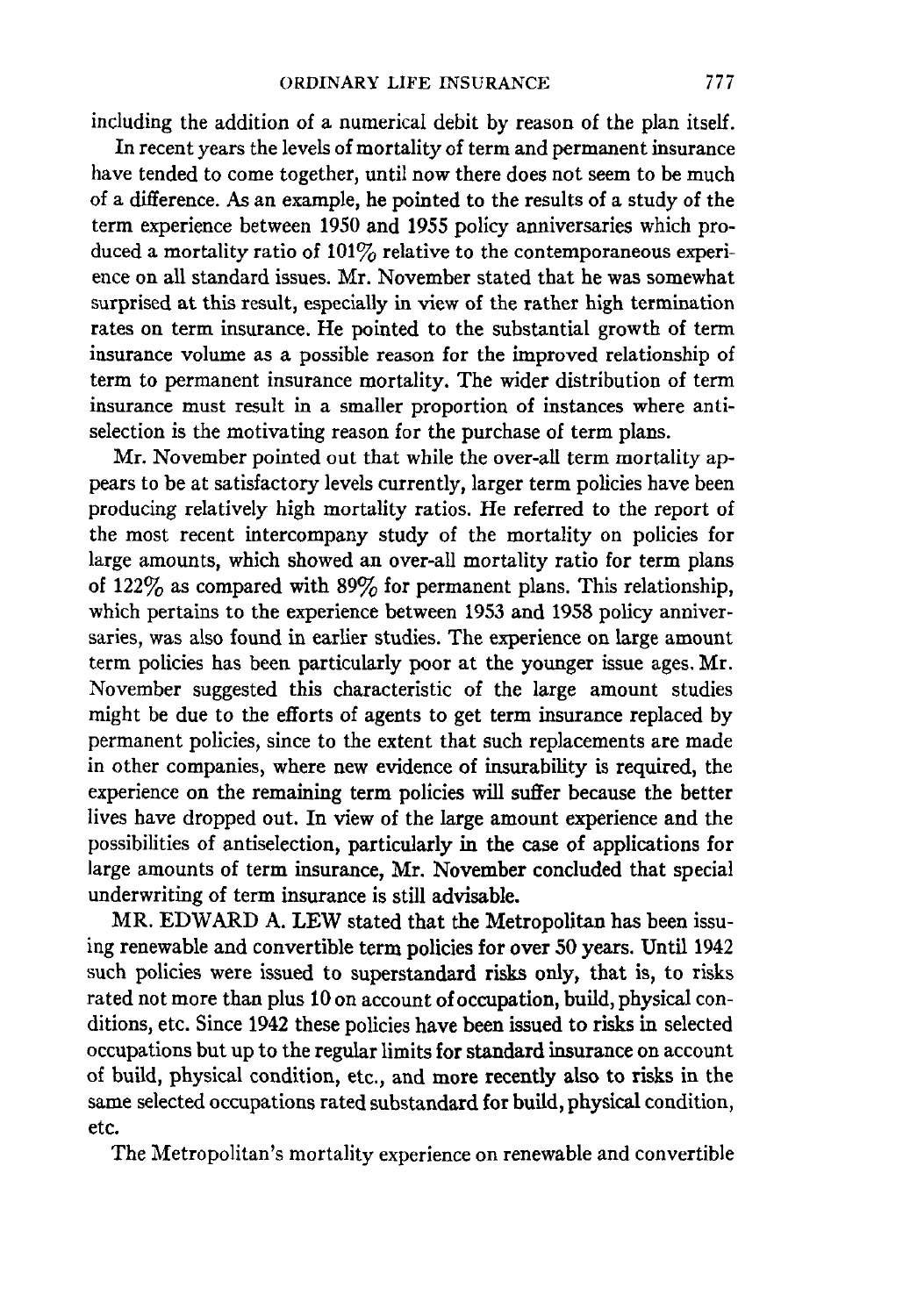term insurance during the past five years has shown a characteristic pattern. At issue ages under 40, the mortality on these policies over the first fifteen policy years was substantially the same as on permanent plans; it was distinctly lower during the first five policy years but increased with duration more sharply than on permanent plans, so that in the eleventh to fifteenth policy years it was significantly higher. At issue ages 40 and over, the mortality on term insurance is appreciably higher than on permanent plans, the mortality differentials increasing with duration. Mr. Lew indicated that the Metropolitan's earlier experience on renewable and convertible term insurance showed similar patterns, but with even more marked increases in mortality by duration, reflecting the increasing weight of antiselection exercised upon consecutive renewal dates of the term insurance.

Since 1942 the Metropolitan has not tried to minimize the mortality differential between term and permanent insurance through underwriting, although it is Mr. Lew's opinion that this can be done. The restriction of renewable and convertible term insurance to selected occupations has been retained primarily to ensure that term insurance will be sold only (1) to individuals who understand the limitations and disadvantages of term insurance and (2) in circumstances where term insurance is not inappropriate.

Mr. Lew stated that their experience on family income benefits has been quite satisfactory, while that on mortgage term insurance has been favorable at issue ages under 40, but has shown some evidence of antiselection at issue ages 40 and over

MR. MORTON presented some mortality results for the Prudential's five year renewable and convertible term plan, which is issued for a minimum amount of \$20,000. The 1959 experience, which was based on claims under only 19 policies, showed a mortality ratio of  $135\%$  relative to the 1946-1949 Select Basic Table, which result is a little more than  $150\%$ of the contemporaneous mortality of all plans at this amount size. Since the Prudential's five year renewable and convertible term plan was introduced only a few years ago, these mortality results do not reflect any antiselection arising from the exercise of the option for renewal.

Mr. Morton also referred to the results of the recent intercompany study of the mortality experience under policies for large amounts and concluded that the higher mortality under term plans represented, in part, successtul antiselection at issue. At ages 30 to 39, for instance, the mortality ratio for term plans was  $170\%$  for durations 1 and 2 as compared with  $139\%$  for all durations. As further evidence of antiselection at issue on term business, Mr. Morton indicated that the Prudential's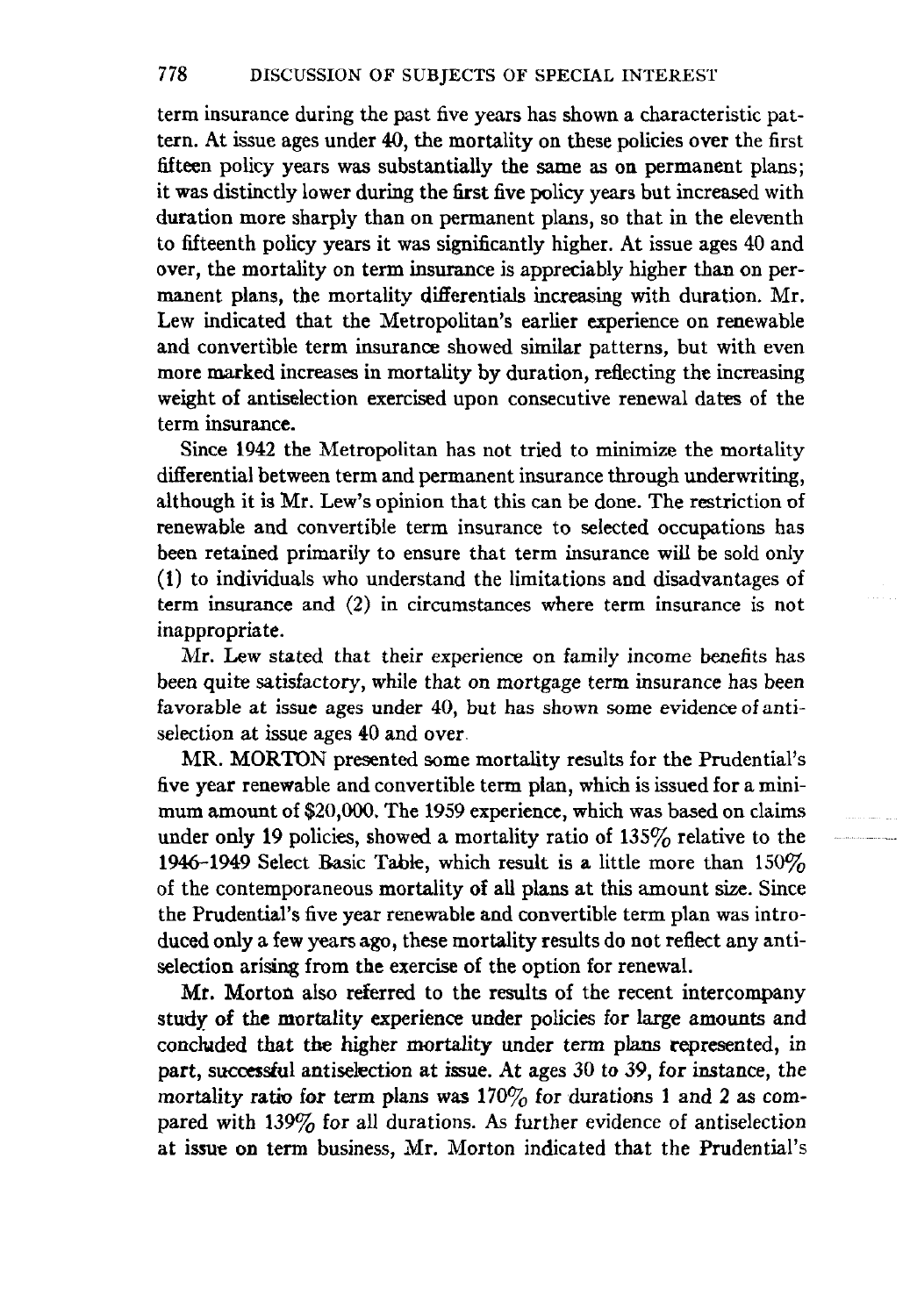figures showed a mortality ratio of  $174\%$  on term plans at issue ages  $40$ and over for durations 1 and 2. While this ratio was based on claims amounting to a little over \$500,000 and involved only seven deaths, a review of the claims themselves also suggested some successful antiselection.

A special feature of the intercompany large amount study was the important degree of extra mortality on term plans at the longer durations. Since in this study policies were kept in the term classification even if they were later converted to permanent insurance, Mr. Morton suggested the probability that more careful selection is exercised by the policyholder in converting term policies issued for larger amounts than on more moderate sized term policies.

Mr. Morton concluded that there is clearly some increased possibility of extra mortality whenever term insurance is applied for and that the larger the amount applied for the more likely that some degree of antiselection is present. Careful underwriting, including special attention to financial, moral, and recreational hazards, is required to counteract this tendency to initial antiselection. The same underwriting care also will serve to lessen the antiselection at conversion.

MR. HILLARY J. FISHER stated that the term business of the Occidental is made up approximately as follows: renewable term,  $30\%$ ; nonrenewable level term,  $10\%$ ; and decreasing term,  $60\%$ . Almost all of the business included in the renewable term division is written in a five year renewable and convertible to 65 plan. The nonrenewable term division is split about evenly between short term plans, such as five and ten year term, and long term plans, such as term to 65 or 70. The decreasing term division is made up of income protection, family income, and mortgage protection.

Mr. Fisher summarized the mortality experience obtained by the Occidental under their term insurance issues as follows:

- (1) For renewable term business, the mortality experience, relative to both intercompany experience and the company's experience under permanent plans was quite satisfactory during the first five policy years, but on the high side during the later policy years.
- (2) For nonrenewable level term business, the mortality experience during the early years was somewhat high, relative to the experience under permanent plans and renewable term plans, indicating some antiselection on this business.
- (3) Under decreasing term insurance, the available experience, which was limited to the first five policy years, was very similar to that under nonrenewable level term.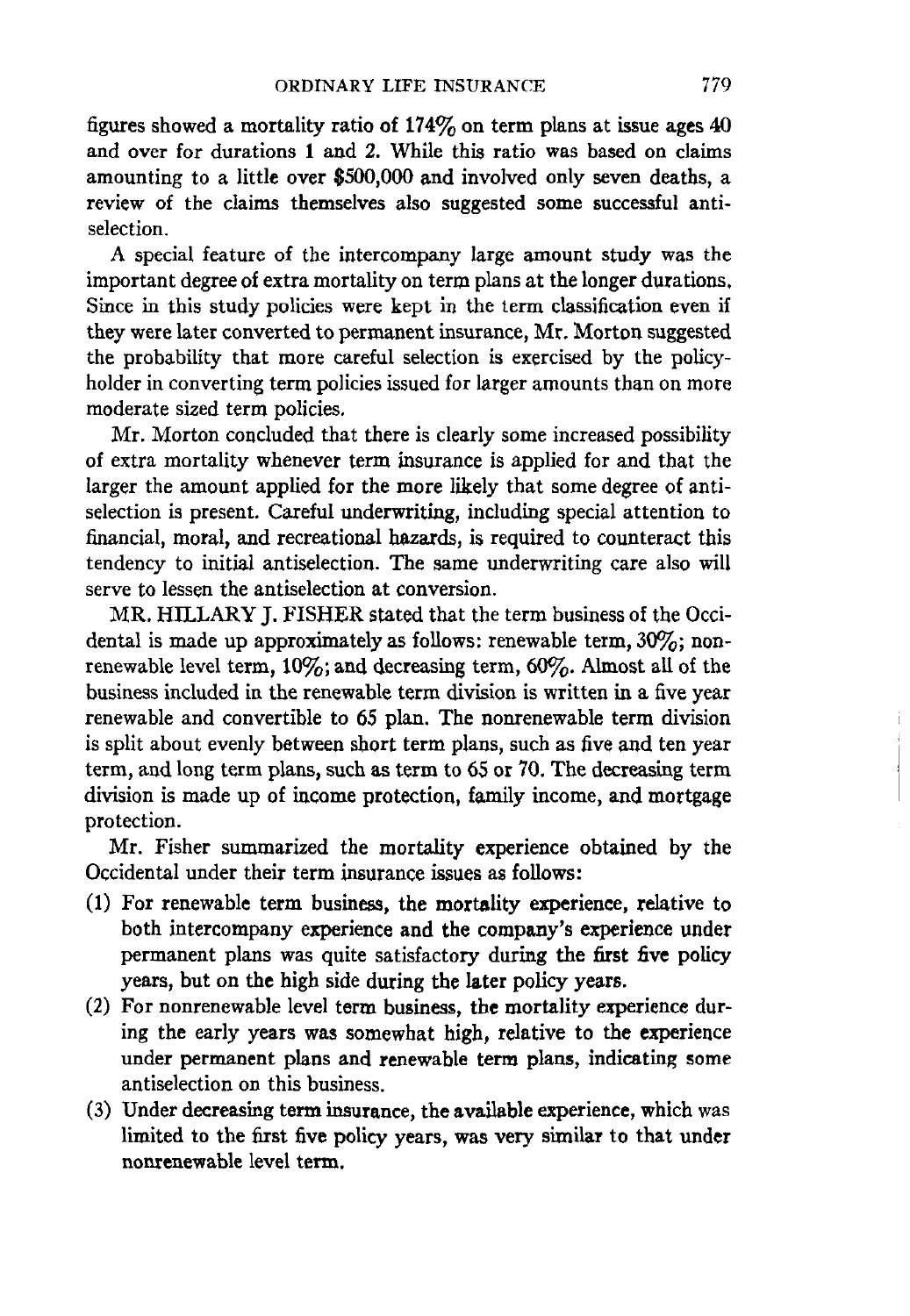## 780 DISCUSSION OF SUBJECTS OF SPECIAL INTEREST

(4) The mortality experience under nonmedical renewable term issues was quite unsatisfactory, the mortality ratios during the first 10 policy years being about  $60\%$  higher than for the corresponding medically underwritten business. This result was based on only 32 claims, however.

Mr. Fisher stated that applications for renewable term insurance, which involve impairments that tend to worsen with time, should be underwritten with greater caution, particularly where the amount involved is large. Such impairments include circulatory and related disorders, overweight, and chronic ailments. Nervous disorders, especially in younger persons, should be given special attention.

Mr. Fisher referred to the rather high accident and homicide mortality ratios observed with respect to term plans in the recent intercompany study of the mortality experience under policies for large amounts. He stated that this result indicated that the buyers of large amounts of term were often aware of some extra hazard in their lives, and urged that more careful attention be given to such factors as driving, aviation, racing, habits, morals, finances, occupation, and nervous temperament.

Mr. Fisher also pointed out that in his company the five year renewable and convertible term insurance has often been used to cover short term, temporary, insurance needs. Examples of such needs are outstanding indebtedness which probably will be paid off in a year or two, or temporary coverage while a business transaction, or perhaps a *trust,* is being wound up. This approach has great appeal from the standpoint of both the agent and the applicant, since the applicant knows he can maintain the policy in force if later he finds he still needs the insurance. Mr. Fisher stated that the use of this plan for such purposes results in many early lapses and encourages antiselection at the time the specific insurance need ends. As a result, they examine closely the purpose of the insurance. If it appears to be purely temporary, the company may refuse to issue the five year renewable term plan and instead will offer a nonconvertible, nonrenewable plan, an annual renewable term plan, or may even issue only a permanent plan.

MR. CHARLES A. ORMSBY opened the discussion of section C by stating his view that large amounts of accidental death benefits should be viewed with considerable concern by the underwriter, the extent of the concern depending largely upon the margins built into the gross premiums for this benefit.

He indicated that his somewhat apprehensive underwriting attitude toward large amounts of accidental death benefits stems from a combination of recent changes in practices and pricing, including the following: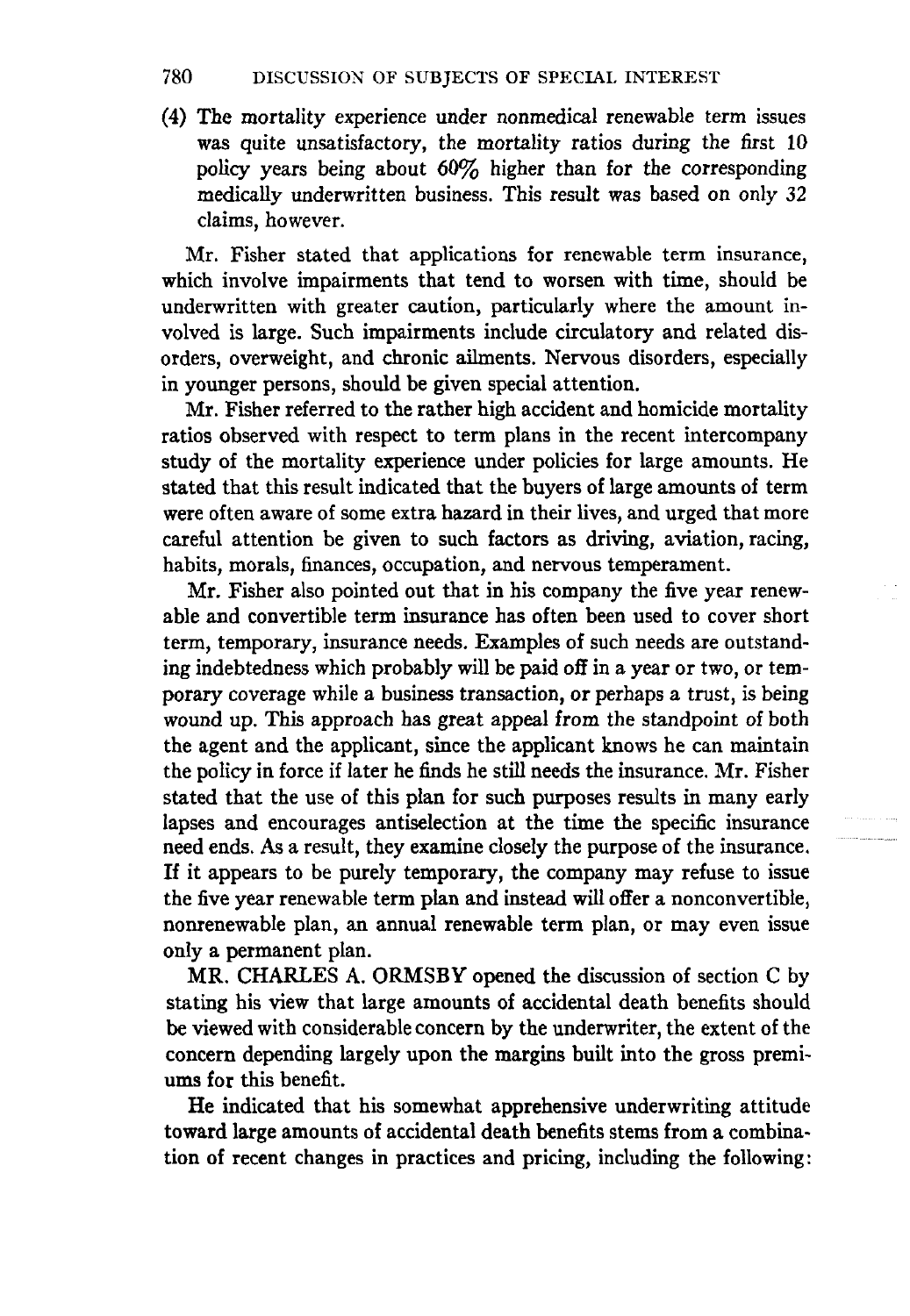- (1) The trend toward larger issue, retention, and participation limits.
- (2) The broadening of accidental death coverage through liberalizations of the insuring clause; also, noteworthy rate reductions over the past few years with the prospect of further reductions in the near future.
- (3) The strengthening over the years of the conviction that the industry has been making unconscionable profits on this benefit.
- (4) The developing practice of offering accidental death coverage up to two, three, or even four times the face amount of the policy.
- (5) A growing tendency to permit, as a matter of regular practice, standard double indemnity to be issued with a policy where the applicant qualifies for standard life insurance.
- (6) The offering by more and more companies of a triple indemnityfeature providing for additional indemnity in the event of accidental death on a common carrier as a part of their accidental death rider. This type of provision increases the opportunities for antiselection and increases financial incentive for a legal contest in certain questionable or borderline eases.
- (7) The willingness of the Group-writing companies under certain circumstances to add accidental death and dismemberment benefits and even triple indemmty benefits to existing policies.
- (8) The growing loss in the industry of underwriting control in the renewal years due to the various options now available to the insuring public, such as options to convert (with benefits, if present) and options to renew (with benefits, if present).
- (9) The possibility of antiselection by amounts. In this connection Mr. Ormsby stated that the recent intercompany study of the experience under the double indemnity benefit may not have shown the full measure of the antiselection by amounts which is to be expected because these results were based on a period with relatively favorable economic conditions and a period in which the mortality under policies for large amounts was quite favorable.
- (10) The scarcity of experience data on rated accidental death benefits.
- (11) The trend toward the inclusion of accidental death benefits in policies issued for business purposes. These policies usually involve substantial amounts and frequently lack sufficient justification for the accidental death coverage.
- (12) The higher nonmedieal limits under which we are currently operating could well result in a less favorable experience for the accidental death benefit issued with life insurance.
- (13) The danger that large amounts of this coverage may mislead policy-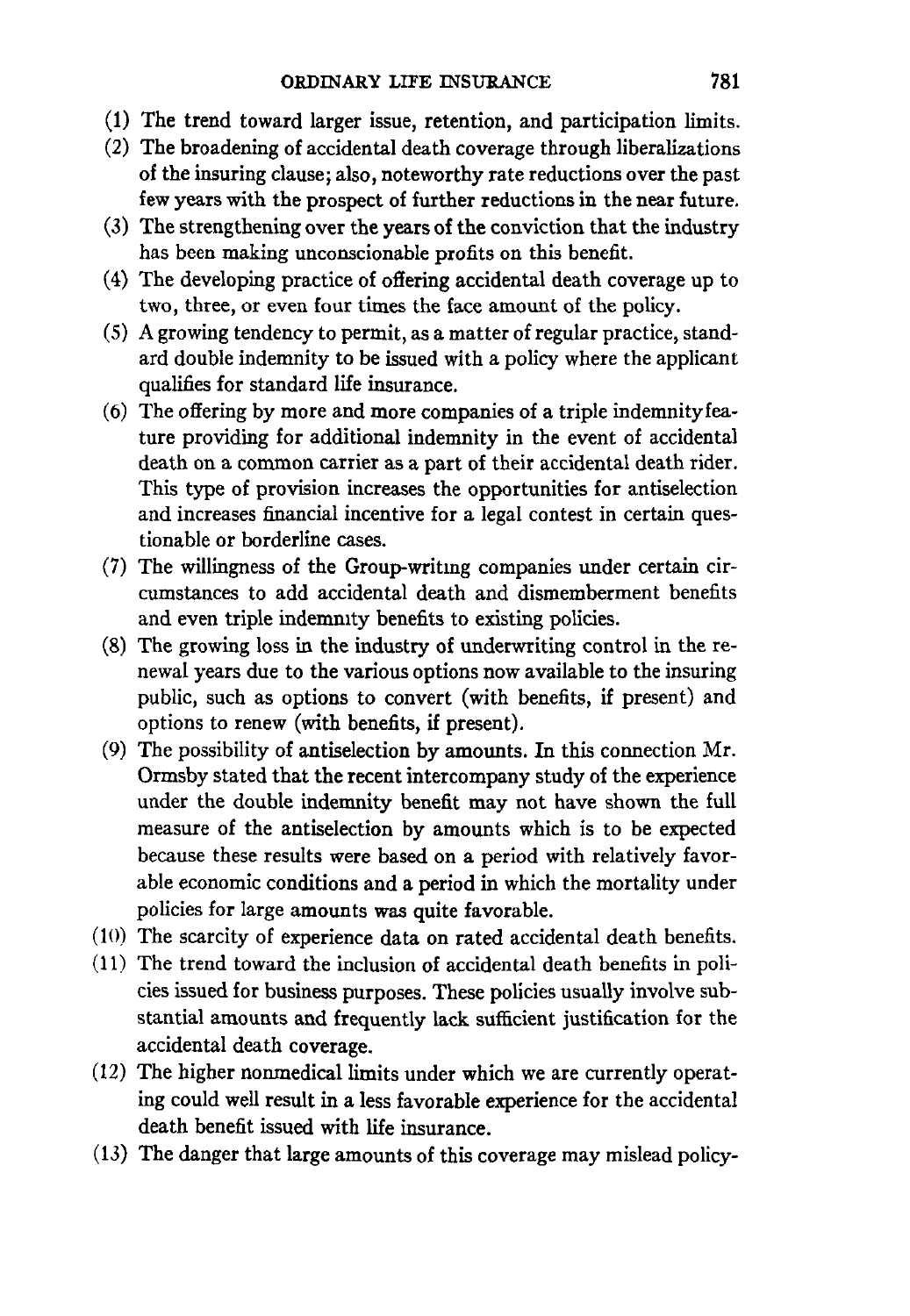holders by distorting their views as to what constitutes an adequate mount of life insurance.

Mr. Ormsby stated, however, that if there is coordination between the actuary and the underwriter in setting rate levels and underwriting standards, the underwriter's concern about large amounts of accidental death benefits will be considerably lessened.

Since the available evidence points to rising claim rates as the size of the benefit goes up, MR. NOVEMBER believed that large amounts of accidental death benefits should be a matter of underwriting concern. The higher claim rates on the larger amounts may be symptomatic of antiselection both by individuals and on a class basis. These higher claim rates may also be a reflection of the probability that an inducement to claims may be inherent in the very existence of the larger amounts. This may come about not only because of the more frequent legal contests to collect the larger amount if accidental death can be established, but also because of the greater incentive for dressing up suicides to look like accidents.

Mr. November raised a question as to whether the insurance industry would not be exposing itself to public criticism if large amounts of accidental death benefit coverage should keep cropping up as a possible reason for such occurrences as bomb explosions on airplanes. He also questioned the justification, in terms of basic insurance principles, of the triple indemnity benefit.

MR. MORTON stated that in the case of a basic policy which provides a level amount of protection the Prudential allows the regular accidental death benefit clause in an amount up to twice the face amount, subject to a company limit of \$150,000. They have no underwriting qualms with the results so far, but he pointed out that these more liberal practices have been in effect for only about a year.

Mr. Morton indicated, however, that he had been particularly impressed by a few dramatic cases of individuals who applied for very large amounts of accidental death benefit. In one or two instances the amount of basic insurance was hardly justified by the financial picture of the insured as developed by inspection sources. The applicant's desire to have not only more insurance than normal rules justify, but also accidental death benefit on all of it, seemed to be very suggestive. He felt that companies which issue under these circumstances will be sorry some day.

MR. WALTER A. MERRIAM stated that while, in his opinion, the underwriting of large amounts of accidental death benefits need not be a matter for undue concern, there was evidence that mortality rates under this benefit increase by size of case. Therefore he considered it necessary